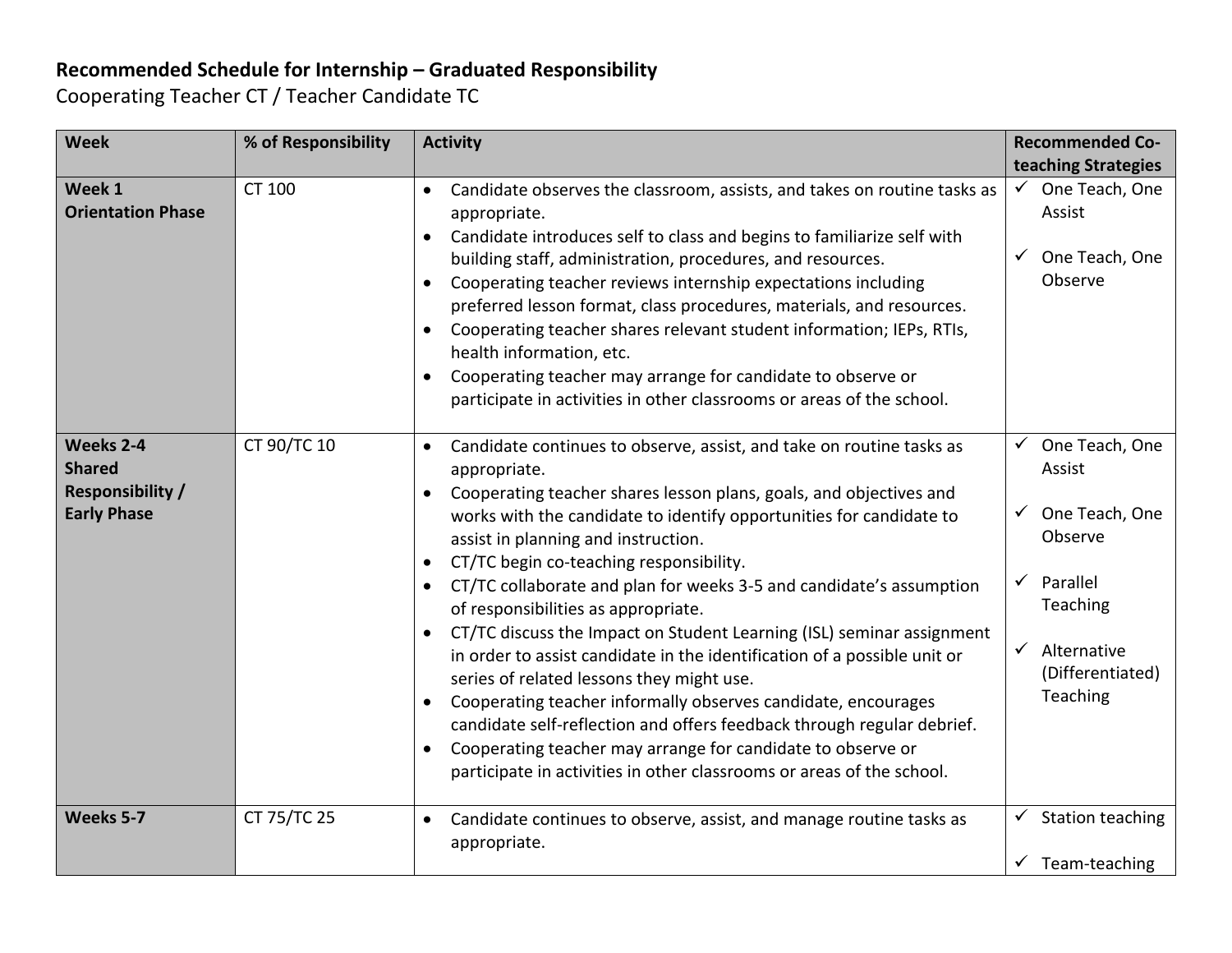| <b>Shared</b><br><b>Responsibility / Mid</b><br><b>Phase</b>                       |                | CT/TC collaborate and plan for weeks 6-8 and candidate's increasing<br>$\bullet$<br>assumption of responsibilities as appropriate.<br>CT/TC continue to create opportunities to co-teach.<br>$\bullet$<br>Candidate presents written plans and seeks feedback prior to the<br>$\bullet$<br>presentation of any small group interventions, mini-lessons, lessons or<br>unit plans in cooperating teacher's preferred format for approval prior<br>to any teaching.<br>Cooperating teacher continues to observe candidate, encourage<br>candidate self-reflection and offer feedback through regular debrief.                                                                                                                                                                                                              | Parallel<br>Teaching<br>Supplemental<br>$\checkmark$<br>Teaching<br>Alternative<br>$\checkmark$<br>(Differentiated)<br>Teaching |
|------------------------------------------------------------------------------------|----------------|--------------------------------------------------------------------------------------------------------------------------------------------------------------------------------------------------------------------------------------------------------------------------------------------------------------------------------------------------------------------------------------------------------------------------------------------------------------------------------------------------------------------------------------------------------------------------------------------------------------------------------------------------------------------------------------------------------------------------------------------------------------------------------------------------------------------------|---------------------------------------------------------------------------------------------------------------------------------|
| <b>MIDTERM</b><br><b>Evaluation</b>                                                | <b>MIDTERM</b> | Reminder: the midterm evaluation does NOT count towards TC's grade.<br>$\bullet$<br>It is coaching tool.<br>Cooperating teacher completes the Midterm Evaluation on Tk20. It is<br>$\bullet$<br>expected that no candidate will receive "Exceptional" on the midterm.<br>Most candidates should receive "Developing" or in some cases,<br>"Effective." If there are any areas marked "Ineffective," contact the<br>clinical instructor or clinical specialist to arrange a Plan for<br>Improvement.<br>Candidate completes the Midterm Self-Reflection on Tk20.<br>$\bullet$<br>CT/TC meet to review and discuss the evaluation and reflection and<br>$\bullet$<br>make plans for addressing any areas of concern or unobserved<br>requirements.                                                                         | <b>MIDTERM</b>                                                                                                                  |
| <b>Weeks 8-11</b><br><b>Shared</b><br><b>Responsibility / Late</b><br><b>Phase</b> | CT 25/TC 75    | Candidate continues to manage routine tasks as appropriate.<br>$\bullet$<br>CT/TC collaborate and plan for weeks 9-13 and candidate's transition to<br>$\bullet$<br>lead teaching in weeks 12-13. Note that lead teaching can be longer<br>than 2 weeks-it depends on the candidate's readiness and ability to<br>take lead responsibility.<br>CT/TC continue to create opportunities to co-teach with candidate<br>transitioning to lead teacher.<br>Candidate presents written plans and seeks feedback prior to the<br>$\bullet$<br>presentation of any lessons or unit plans in cooperating teacher's<br>preferred format for approval prior to any teaching.<br>Cooperating teacher continues to observe candidate, encourage<br>$\bullet$<br>candidate self-reflection and offer feedback through regular debrief. | $\checkmark$ Station teaching<br>$\checkmark$ Team-teaching<br>$\checkmark$ Parallel<br>Teaching<br>Supplemental<br>Teaching    |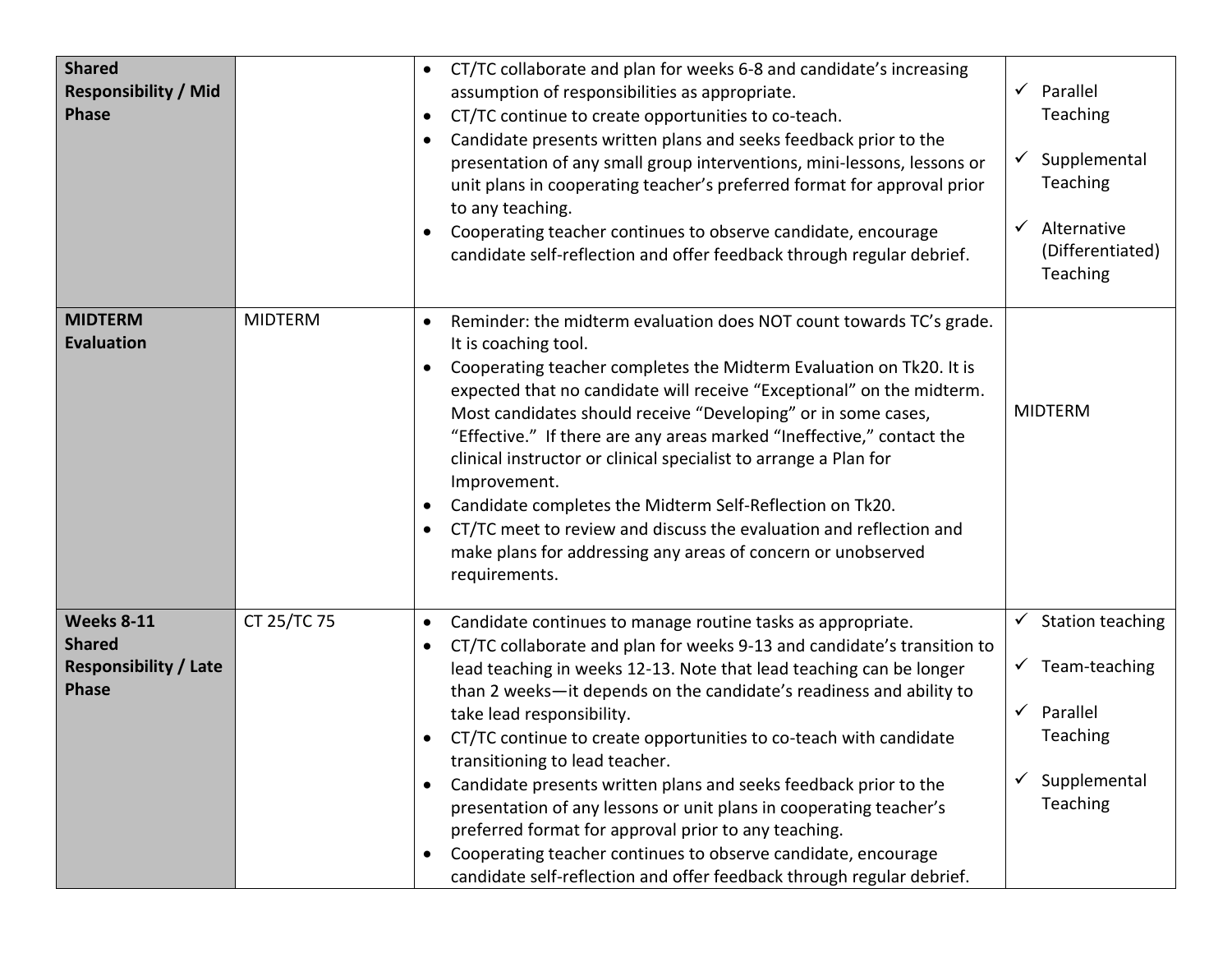| <b>Weeks 12-13</b><br><b>Lead Responsibility</b><br><b>Phase</b> | CT 10/TC 90                  | Candidate continues to manage routine tasks as appropriate.<br>$\bullet$<br>CT/TC work together to create opportunities to co-teach with candidate<br>as lead teacher.<br>Candidate reflects and develops previously approved lesson plans,<br>seeks regular feedback, and adapts lessons based on cooperating<br>teacher's recommendation.<br>Cooperating teacher continues to observe candidate, encourage<br>candidate self-reflection and offer feedback through regular debrief.                                                                                                                                                                                                                                                                                                                                                                                                                                                       | Alternative<br>$\checkmark$<br>(Differentiated)<br>Teaching<br>One Teach, One<br>$\checkmark$<br>Observe (CT<br>observes) |
|------------------------------------------------------------------|------------------------------|---------------------------------------------------------------------------------------------------------------------------------------------------------------------------------------------------------------------------------------------------------------------------------------------------------------------------------------------------------------------------------------------------------------------------------------------------------------------------------------------------------------------------------------------------------------------------------------------------------------------------------------------------------------------------------------------------------------------------------------------------------------------------------------------------------------------------------------------------------------------------------------------------------------------------------------------|---------------------------------------------------------------------------------------------------------------------------|
| <b>FINAL Evaluation</b>                                          | <b>FINAL</b>                 | Reminder: the final evaluation does NOT count towards TC's grade<br>$\bullet$<br>unless an area is marked "ineffective." The internship is pass/fail. The<br>purpose of the final evaluation is to provide realistic feedback on the<br>teacher candidate's performance.<br>Cooperating teacher completes the Final Evaluation on Tk20. It is<br>expected most teacher candidates will receive "Effective" in all areas at<br>the conclusion of the internship ("Exceptional" scores are given<br>sparingly). A candidate will not fail the internship if a "Developing"<br>score is given. No "Ineffective" score should be given at this point-it is<br>expected that "Ineffective" areas were addressed directly with the<br>candidate before and shortly after the midterm.<br>Candidate completes the Final Self-Reflection on Tk20.<br>$\bullet$<br>CT/TC meet to review and discuss the evaluation and self-reflection.<br>$\bullet$ | <b>FINAL</b>                                                                                                              |
| <b>Weeks 14-16</b><br><b>Conclusion</b><br>Phase (Weeks 14-15)   | CT 25/TC 75 > CT<br>90/TC 10 | Candidate continues to manage routine tasks as appropriate.<br>$\bullet$<br>Cooperating teacher gradually resumes primary responsibility for<br>instruction.<br>Cooperating teacher may arrange for candidate to observe or<br>participate in activities in other classrooms or areas of the school.                                                                                                                                                                                                                                                                                                                                                                                                                                                                                                                                                                                                                                        | One Teach, One<br>✓<br>Assist<br>One Teach, One<br>Observe (TC<br>observes,<br>perhaps in<br>other<br>classrooms)         |